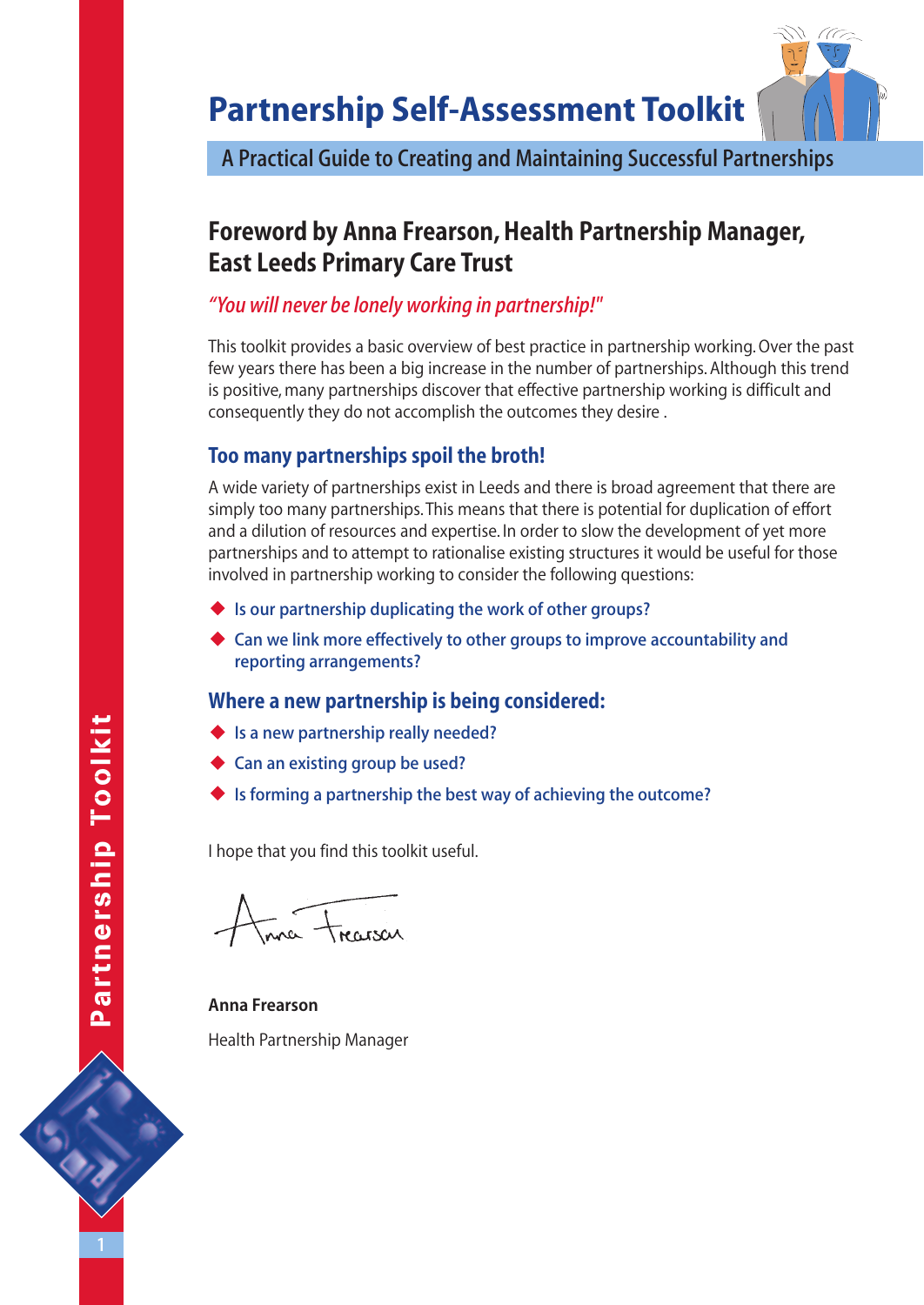# **Background Information**



## **Introduction**

Partnership working is a powerful tool for tackling many of the issues faced by the health sector and its partners. It is one of the best ways of ensuring the most efficient and effective use of scarce resources. The Department of Health believes that *"partnership working is the best way to respond to the needs of individuals and communities, shaping services to suit them rather than working within organisational boundaries".* (Department of Health 1998).

The ability to work effectively in partnership is an important requirement for many organisations. Although the number of partnerships continues to grow, it is increasingly evident that not all of them are working successfully.

This toolkit provides a brief overview of good practice in partnership working and includes a tool for assessing the effectiveness of a partnership group. It is broken down into sections, which you can refer to depending on what stage your partnership is at.

## **What is a Partnership?**

Confusingly, a number of different terms are used to describe a partnership approach, such as inter-sectoral collaboration, alliances, and joined up working.

For the purpose of this toolkit the following simple definition will be used:

#### *"When two or more people, or organisations work together towards a common aim".*

It has been suggested that partnerships are like "marriages" or "dancing the tango"! What these analogies do illustrate is that partnership working requires energy, great skill and complex co-operation.

## **Why Work in Partnership?**

Although partnership working should be common practice, in some instances it is now a requirement. For example, NHS bodies and local authorities have a statutory responsibility under the Health Act 1999 to work together. To assist this process the Government has given more flexibility for resources to be shared between the NHS and local authorities. Equally in the voluntary sector, being able to demonstrate that groups are working together can be a condition for funding allocations.

Apart from the increasing pressure to work in partnership there are many benefits to be gained when different organisations work effectively together (see figure 1).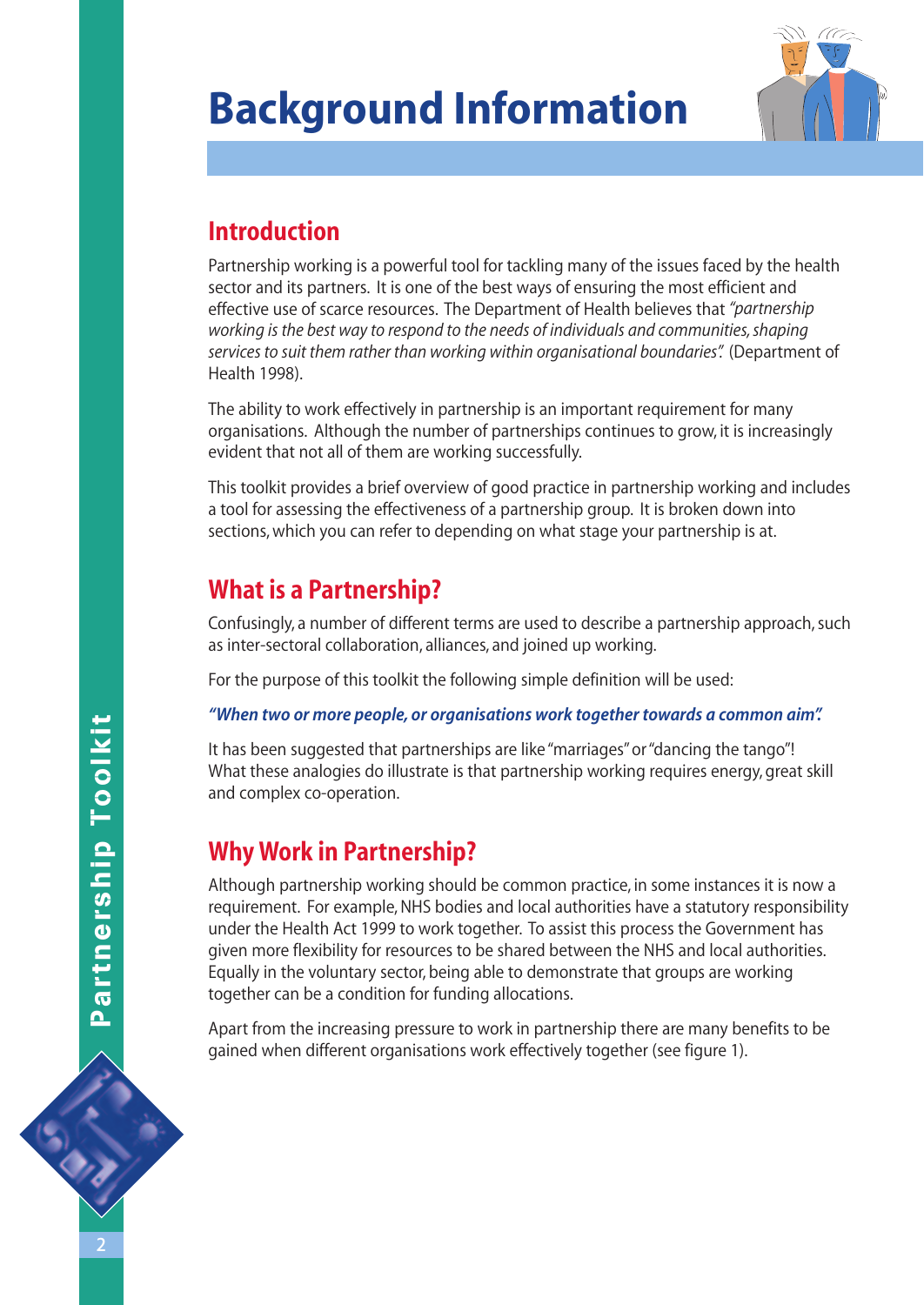### Figure 1: The Benefits of Partnership



If successful, partnerships can:

- $\blacklozenge$  Build on the strengths of organisations allowing them to pool resources, avoid duplication, and maximise impact.
- Fill service gaps and increase access to services for under-served groups.
- Provide opportunities to look at health in a comprehensive, holistic way.
- Attract new resources and use them efficiently. ◆

## **What are the Barriers to Effective Partnership Working?**

Research has shown that there are a number of reasons why some partnerships have not been successful, they include:

- Previous failed attempts.
- Different organisational cultures.
- Varying expectations of partners.
- ◆ Lack of senior commitment.
- Poor information exchange within and outside the partnership.
- Conflict between addressing local and national priorities.

### **What Makes a Successful Partnership?**

There are a number of features, which are typical of a successful partnership, including the following:

- ◆ Commitment at senior level.
- Balance of responsibility between partners.
- Identifying the necessary skill mix.
- Understanding of organisational cultures.
- Clear shared vision and goals.
- Achievable outcomes.
- Regular evaluation.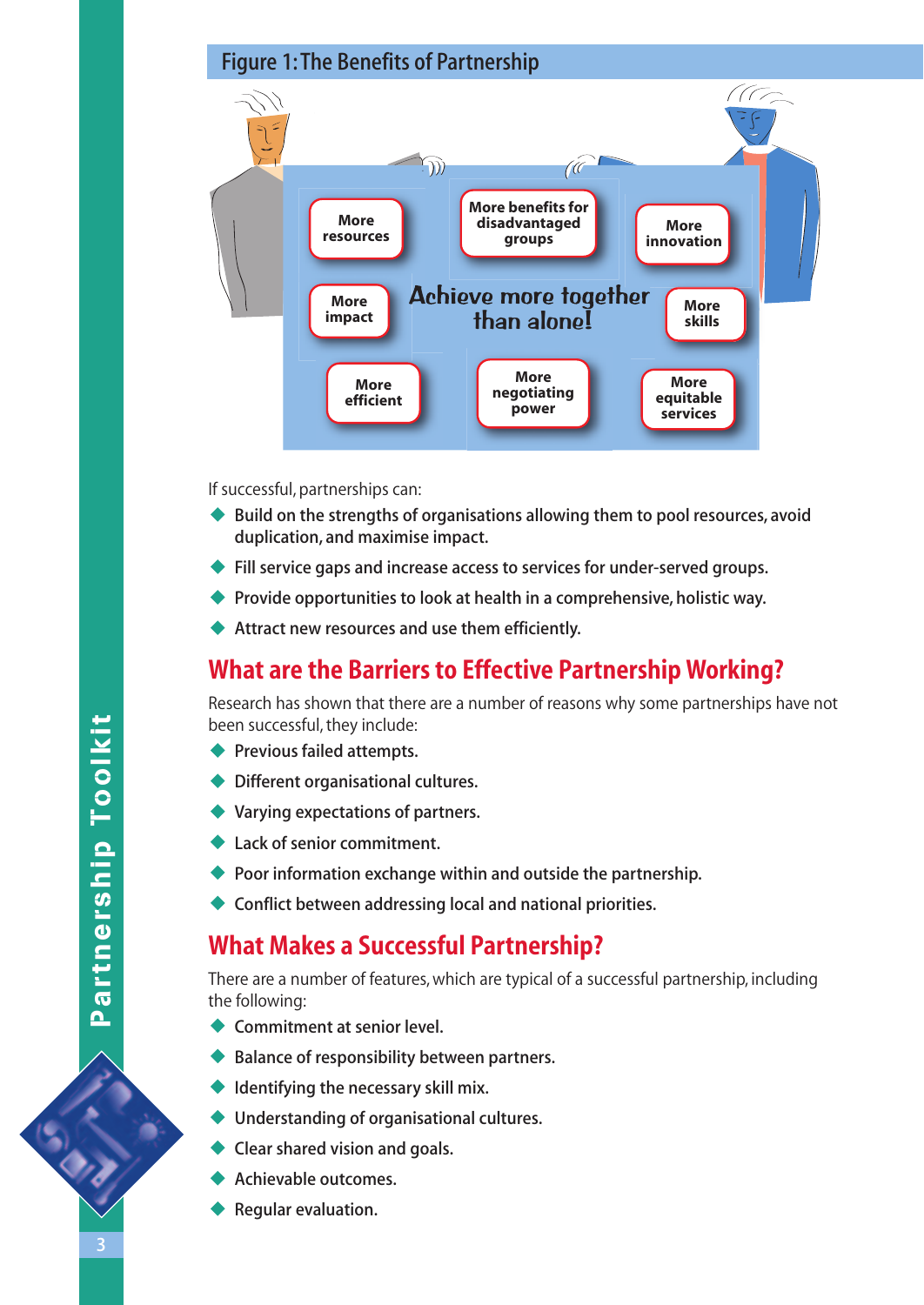# **Forming a Partnership**



## **Creating a Successful Partnership**

The steps involved in setting up a partnership are similar to those involved at the beginning of any new project or activity. Unfortunately many partnerships in their hurry for impact and results, ignore the importance of establishing the right environment for the partners to work well together.

This process involves regular communication, creating a culture of trust and respect, and encouraging the active participation of all the partners. In the early stages it is usually better to start with some smaller achievable tasks until the partnership matures. The following list of points should be considered when setting up a partnership:

## **Quick Start Up Checklist**

- 3 Agree a shared, clear vision that defines the purpose of the partnership.
- 3 Create opportunities for partners to get to know each other.
- 3 Define the roles and responsibilities of each partner.



- 3 Set up a structure for communication within and outside the partnership.
- 3 Obtain the appropriate level of support and commitment from each partner.
- 3 Establish a governance structure that ensures open and active decision-making by the partners.
- $3$  Determine what resources each partner has available for the partnership.
- 3 Define some clear tasks which have tangible outcomes.
- 3 Design a monitoring plan.

In addition, it is a good idea to formally constitute the partnership through signed letters of agreement from each partner organisation or other formal agreements. A sample partnership agreement is shown in figure 2 overleaf.

Planning a start up activity that will publicise the launch of the partnership and its joint efforts can be useful too.

ARTICLE OF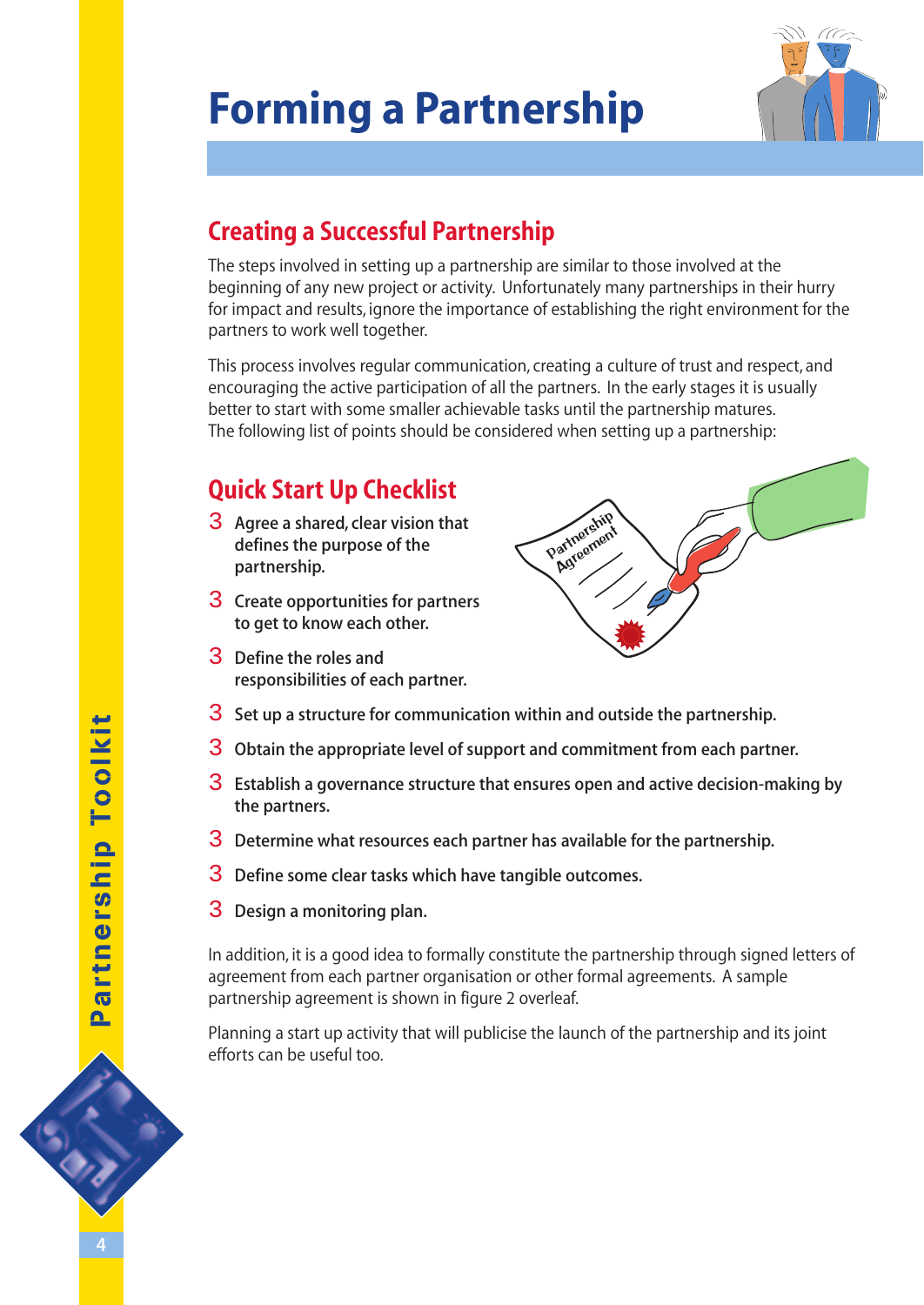

### Figure 2: Sample Partnership Agreement

### **Partner Organisations**

Name of organisation(s), with contact details, contact person, and brief description of organisation(s).

#### **Common Aims, Objectives & Statement of Intent**

We, the undersigned, acknowledge a common concern about/commitment to... *ie. what is the purpose of the partnership?*

By working together as partners, we see the benefits and added value that each of us can bring to address this concern/fulfil this commitment.

Specifically, we expect each partner to contribute to the project/programme in the following ways: (Partner A, Partner B, Partners C, All partners).

#### **Structures and Procedures**

This section should specify membership, partner roles and responsibilities, administration, working group(s)/committee(s)/advisor(s), decision-making process, and accountability.

#### **Resources**

We will provide resources in the following ways: (core resources, project/program resources).

#### **Review/Audit and Revision Arrangements**

We will review the partnership itself every ...... months

in the following ways . . . . . . . . *ie. How and when will performance be reviewed?*

We will make adjustments to the partnership, including rewriting this agreement, should the reviews and audits indicate that this is necessary.

#### **Information**

In recognition of the importance of transparency, we agree to make all relevant information relating to this partnership available to the partners and stakeholders in the following

ways: . . . . . . . . . . . . . . . . . . . . . . . . . . . . . . . . . . . . . . . . . . . . . . . . . . . . . . . . . . . . . . . . . . . . . . . . . . . . .

*ie. What information will be shared within the partnership?*

**Signed** 

SS TON BOOM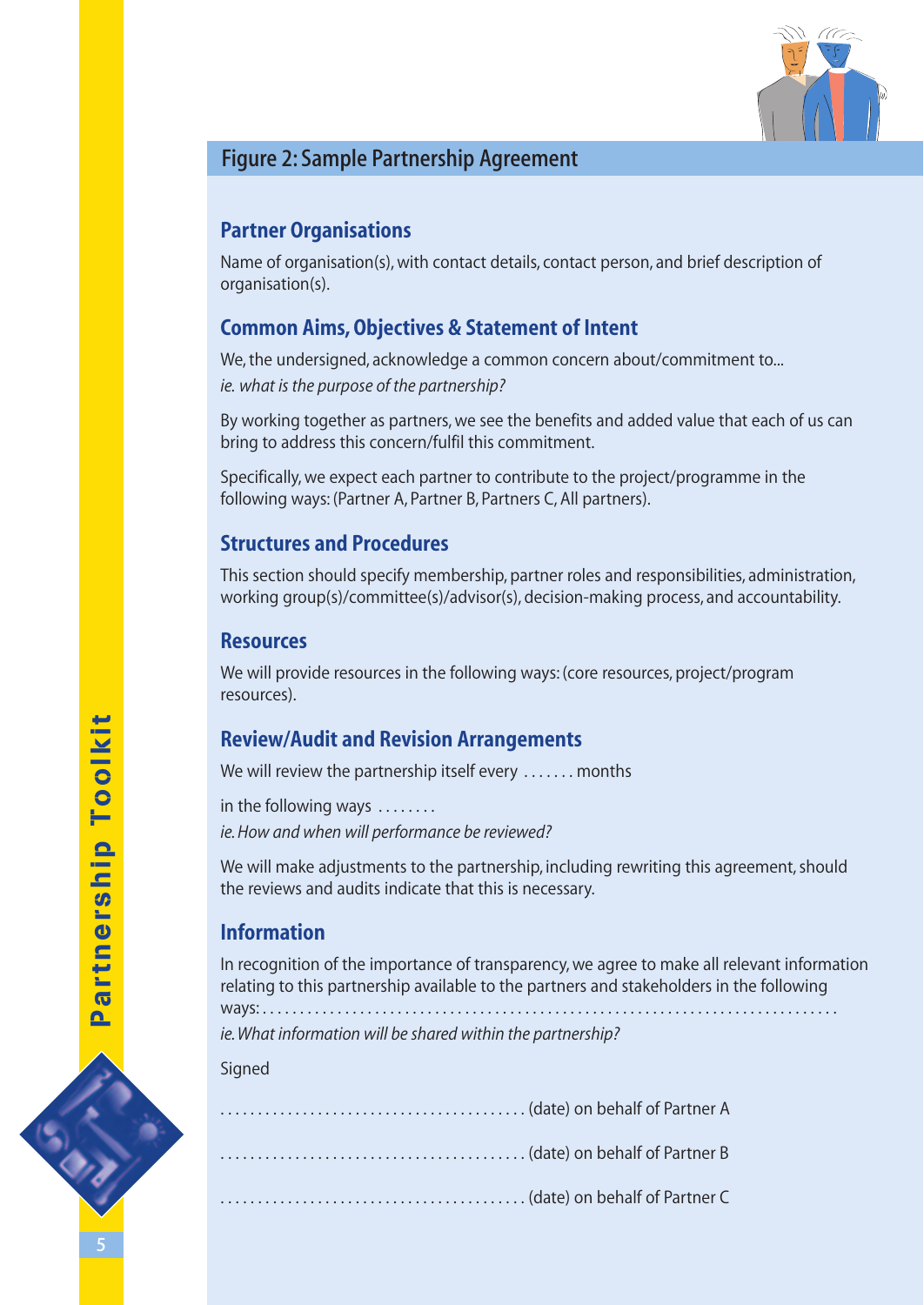Maintaining a successful partnership requires a lot of energy. All partnerships large or small, should be regularly reviewed to see how well they are working. The self-assessment tool on pages 9–12 will help you to do this. If any aspect of the partnership is not effective then action should be taken to give renewed vision and focus.

The assessment tool will help you to consider the different components of your partnership.

## **Section A: Foundations**

If you have followed the points covered on page 4 in the "Quick Start Up Checklist" you will have laid some solid foundations for your partnership. However, as a partnership develops it is useful to revisit its purpose by looking at the **original vision and objectives**. Are partners clear about the direction and how it fits with their own objectives?

It can also be revealing to consider a partnership in terms of the **"added value"** it brings i.e. are partners achieving more than they would if they were working on their own? Does the partnership actually make decisions? What (if any) control, or influence does it have over resources? Can you estimate the total resources within the partnership's control.

## **Section B: The Partners**

It is vital to acknowledge the mix of different **individual and organisational cultures** within the partnership. This produces group dynamics which influence the way in which partners behave and may result in conflict. Time should be taken to help partners understand each other's organisations through activities such as joint training and secondments.

Any partnership will contain a range of **knowledge and skills**, which should be recognised and used. Partners can learn from each other but sometimes skills will need to be brought in from outside the partnership. Some of the specific skills and knowledge required for partnership working include:

- Assertiveness
- Managing expectation
- $\blacklozenge$  Creative thinking
- Facilitation techniques
- ◆ Project Planning

In particular, the presence of effective leadership skills within the partnership can help to maintain the levels of stamina and enthusiasm needed to get things done. A good leader will ensure that the partnership has a clear and fair decision making process, plans its activities well, and shares information.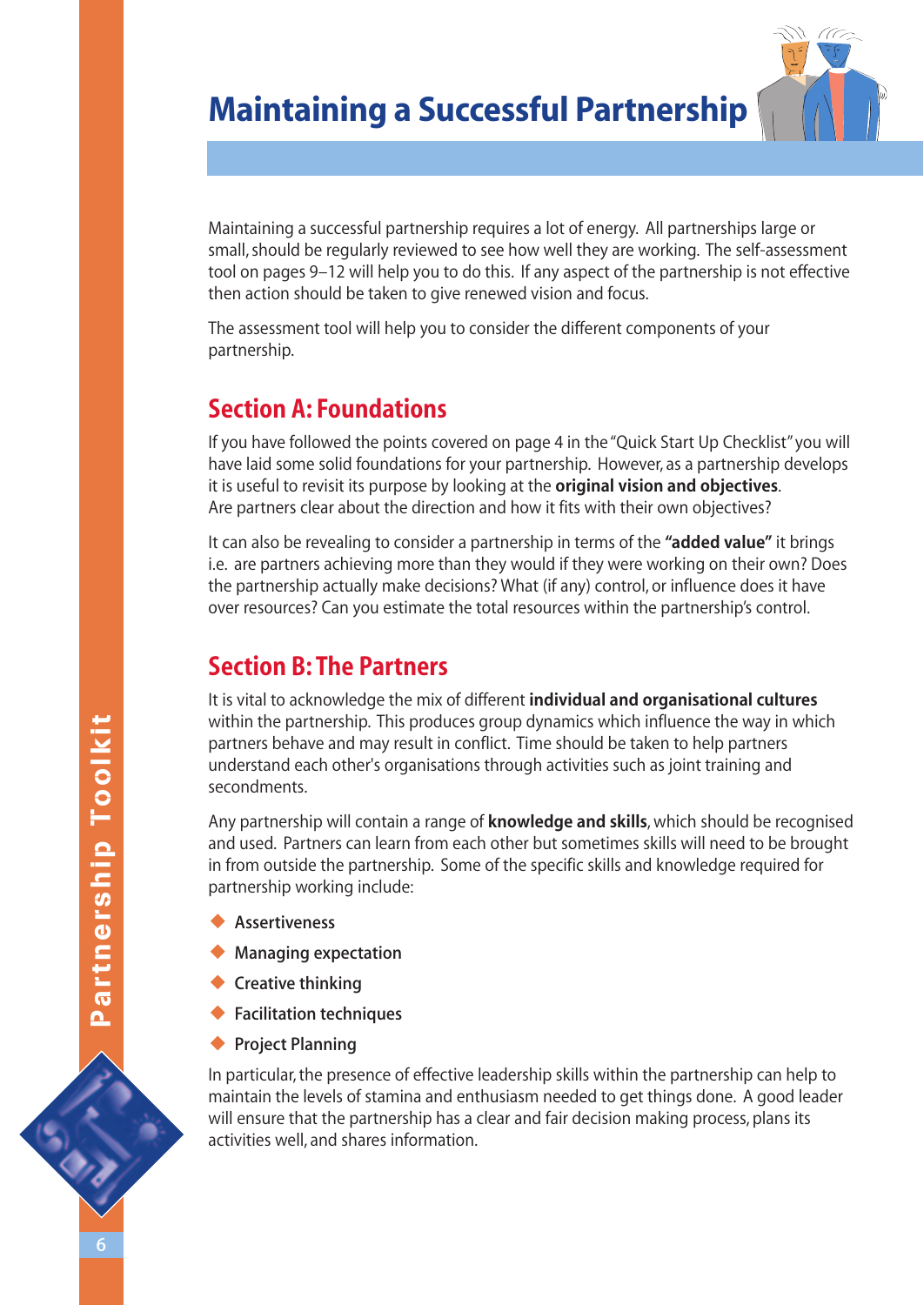

The partnership should seek to achieve a balance of power between all the partners. Sometimes more powerful partners dominate, causing others to lose interest and become less active. The partnership should be alert to this and make an effort to promote the active involvement of the "weaker" partners.

## **Section C: Communication & Involvement**

Inevitably most partnerships rely on meetings even when they may not be the most appropriate way of working. Workshops or less formal events may be better for things like problem-solving or planning.

Where meetings are used, a **skilled chair and facilitator** makes a big difference. It may be necessary to change the partnership chair or provide some facilitation training for partners. Basic factors like the suitability of the venue and layout of the room can also affect meetings. Ground rules about the use of jargon, listening and not interrupting others, and keeping to time, improve meetings too.

**Newsletters or e mail groups** are simple ways of maintaining communication between partners outside of meetings.

It is important to **maintain a focus on the target community**. Wherever possible people like service users and carers should be represented on the partnership and be included in designing and implementing activities. Information and results should also be regularly communicated to the target community.

## **Section D: Measuring and Reviewing Success**

Any partnership must have some way of measuring the impact of its work. Partners should be involved in setting objectives and targets and be committed to achieving them. All outcomes should be designed to clearly demonstrate when an objective has been completed. Progress should be monitored and regularly reported back to partners.

In addition the partnership itself should be reviewed to ensure that its structure fits its purpose. Areas such as terms of reference and membership need to be revisited.

Sometimes it may not be appropriate for a partnership to continue. If for example, the original objectives have been met then this should be celebrated and the partnership brought to an end with recognition of what it has achieved.

**CALLADOR**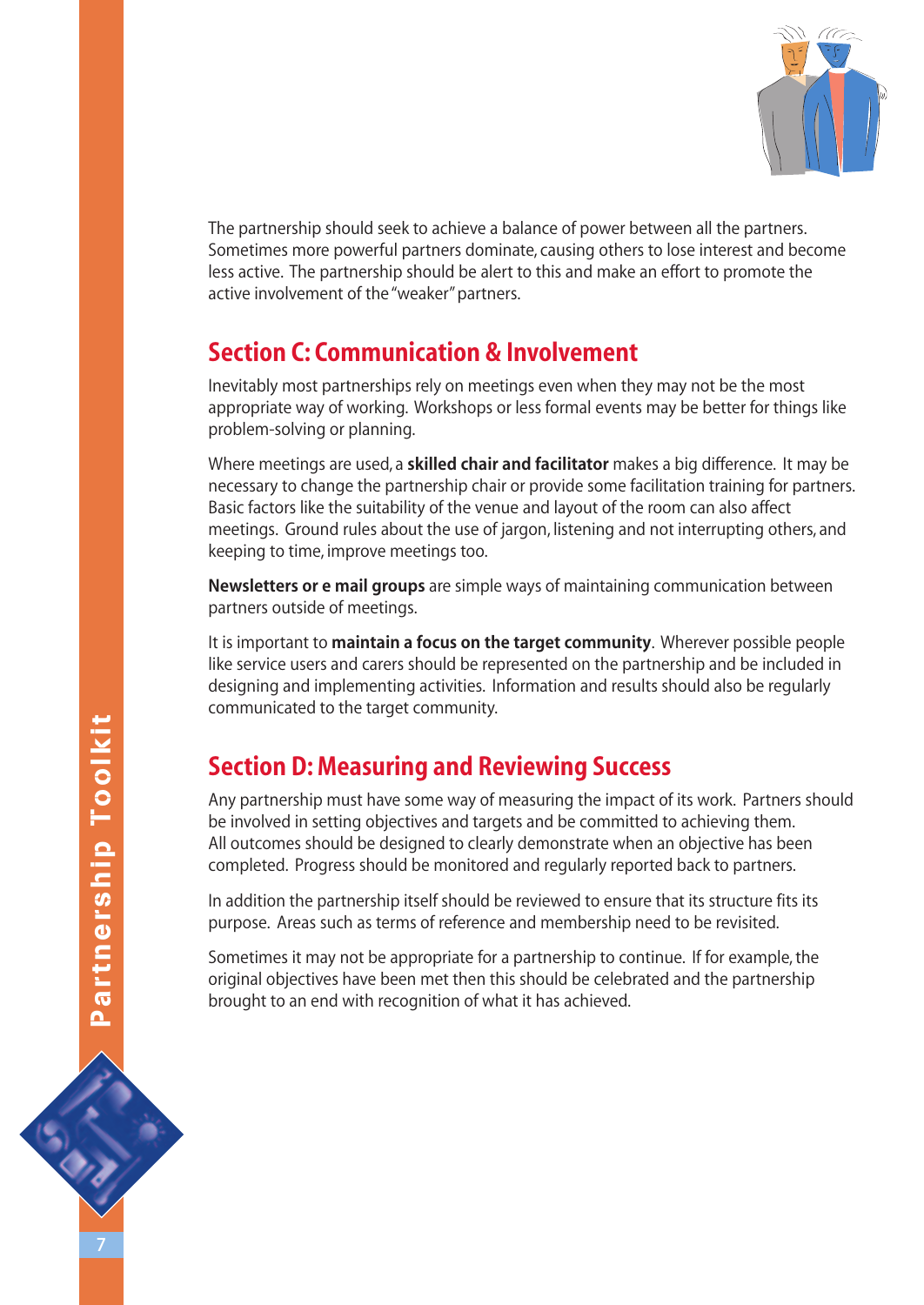## **Assessing Your Partnership**



## **How Effective is Your Partnership?**

Completing the enclosed checklist will help you to highlight the strengths and weaknesses of your partnership and give you some ideas to improve its effectiveness. It is intended to be a quick overview and a prompt for discussion. More detailed checklists and assessments are available should you wish to use them (see section on "more information").

## **Assessing Your Partnership**

Using the Partnership Self-assessment Tool:

The checklist should be completed by several partners and then any actions discussed and agreed by the whole partnership.

There are only 16 questions and it should not take longer than 25 minutes to complete. A score will be produced, which means that the exercise can be completed in the future as a review mechanism and the scores compared to show improvement.

## **Where to Go for More Information...**

#### **Contact**

Anna Frearson Health Partnership Manager East Leeds Primary Care Trust Oaktree House 408 Oakwood Lane Leeds LS8 3LG Direct line: 0113 3059556 E-mail: anna.frearson@lh.leeds-ha.northy.nhs.uk

### **References**

The Audit Commission. 1998. *A Fruitful Partnership.*

Department of Health. 1998. *Unlocking the potential; Effective partnerships for improving health.*

Health Education Board for Scotland. 1998. *Partnerships for health: A review.*

Local Government National Training Organisation. 2002. *Smarter Partnerships, website:*www.lgpartnerships.com.

Other toolkits covering:User and Carer Involvement, Communication, and Evaluation, are available from the Leeds Health Action Zone Team Tel: 0113 3059581.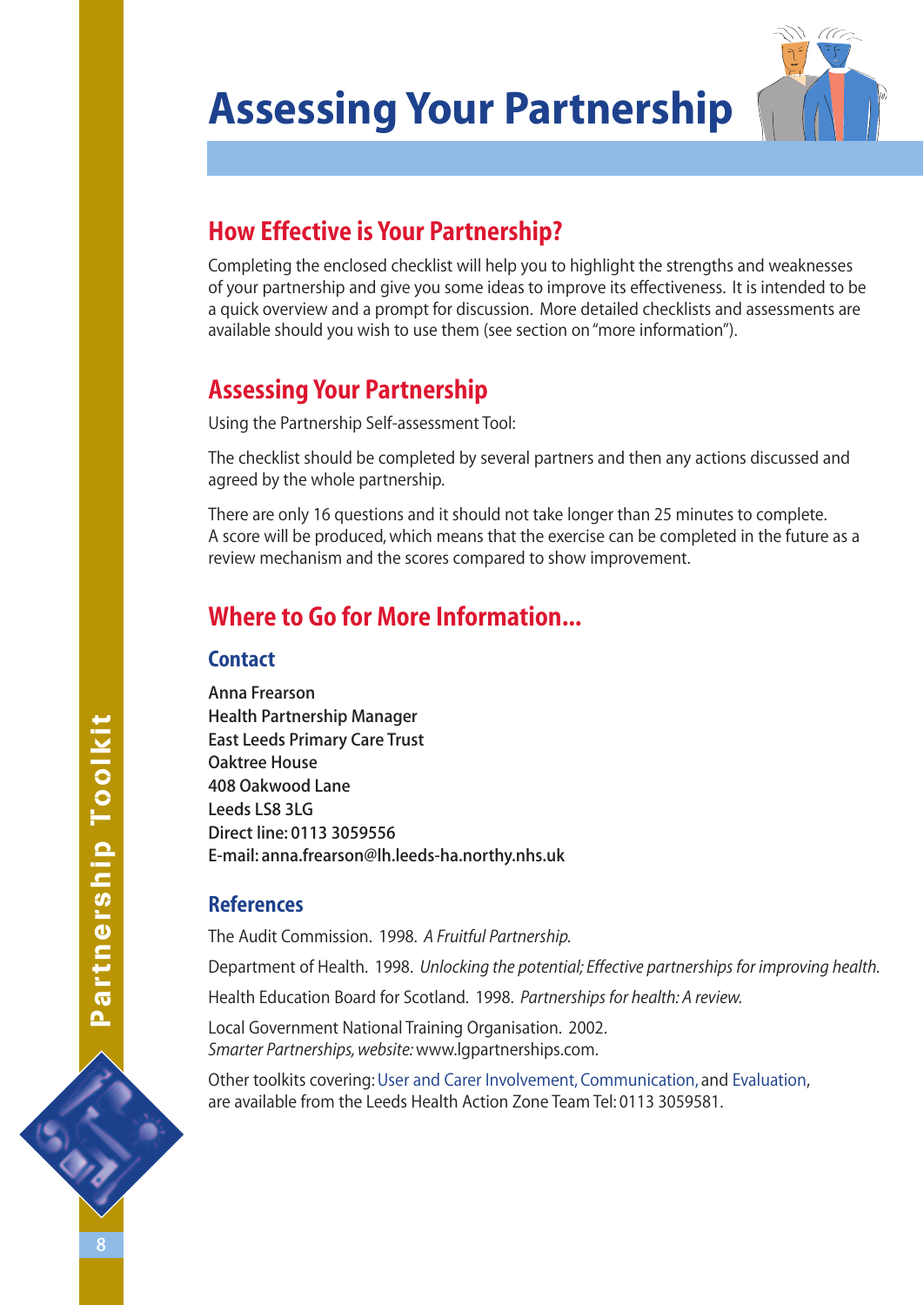

| <b>Assessment</b><br><b>Question</b>                                                                                                                                                                    | <b>Guidance notes</b>                                                                                                                                                                                                                                                                                                                                                                   | <b>Assessment</b><br><b>Decision Score</b>                                                               | <b>Action!</b><br>To improve the effectiveness of the partnership |
|---------------------------------------------------------------------------------------------------------------------------------------------------------------------------------------------------------|-----------------------------------------------------------------------------------------------------------------------------------------------------------------------------------------------------------------------------------------------------------------------------------------------------------------------------------------------------------------------------------------|----------------------------------------------------------------------------------------------------------|-------------------------------------------------------------------|
| <b>Section A: Foundations</b><br><b>A1</b> Does the partnership have SMART objectives<br>shared by all its partners?<br>(SMART = Specific, Measurable, Achievable,<br>Results Focused, & Time Limited). | Strategic objectives should be clear and all<br>partners should agree on them. Are they SMART?<br>It may be useful to think that if someone actually<br>observed the partnership operate would they be<br>able to identify what it was trying to achieve?<br>Equally the partnership's objectives should be<br>consistent with other relevant strategic plans &<br>priorities.          | YES(3)<br>NO(1)<br>YES(2)<br>working<br>action is<br>but could<br>be improved<br>effectively<br>required |                                                                   |
| A2 Is the partnership accountable to anyone?<br>(Does it link or report to any other<br>partnership groups?)                                                                                            | The partnership should have a clear line of<br>accountability within the health and social care<br>structures in Leeds. It may be accountable to an<br>individual or another partnership group such as<br>the Health Inequalities and Modernisation Board.<br>It should also link where appropriate to other<br>partnership groups to avoid duplication.                                | YES(2)<br>YES(3)<br>NO(1)<br>working<br>action is<br>but could<br>be improved<br>effectively<br>required |                                                                   |
| <b>A3</b> Does the partnership make decisions?                                                                                                                                                          | The partnership may have a valid role as a<br>networking forum. However, it should have a<br>responsibility for completing a task, or setting<br>priorities to be effective and not be regarded as a<br>"talking shop". In terms of making decisions over<br>resources it is important to define exactly what (if<br>any) resources are influenced or controlled by the<br>partnership. | NO(1)<br>YES(2)<br>YES(3)<br>working<br>action is<br>but could<br>be improved<br>effectively<br>required |                                                                   |
| A4 Are the costs of the partnership known and<br>weighed up against the benefits?                                                                                                                       | Need to include the costs of organising and<br>attending meetings & progressing work between<br>meetings. Benefits could be considered in terms<br>of the costs of not working in partnership i.e.<br>what would happen if the partnership did not<br>exist?                                                                                                                            | NO(1)<br>YES(2)<br>YES(3)<br>action is<br>working<br>but could<br>be improved<br>effectively<br>required |                                                                   |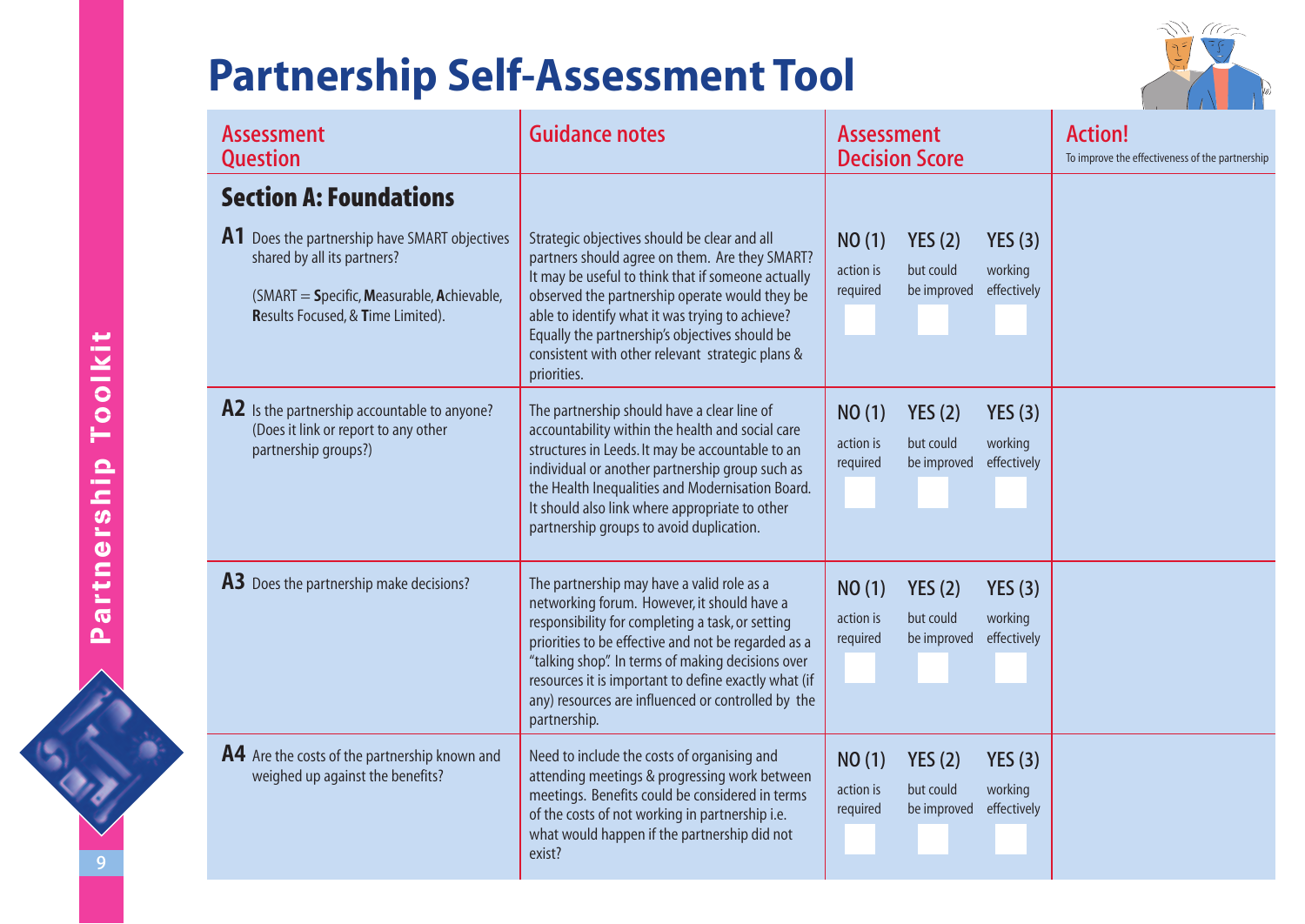

| <b>Assessment</b><br><b>Question</b>                                                                                      | <b>Guidance notes</b>                                                                                                                                                                                                                                                                                                                                                                                                                                                               | <b>Assessment</b><br><b>Decision Score</b>                                                               | <b>Action!</b><br>To improve the effectiveness of the partnership |
|---------------------------------------------------------------------------------------------------------------------------|-------------------------------------------------------------------------------------------------------------------------------------------------------------------------------------------------------------------------------------------------------------------------------------------------------------------------------------------------------------------------------------------------------------------------------------------------------------------------------------|----------------------------------------------------------------------------------------------------------|-------------------------------------------------------------------|
| <b>Section B: The Partners</b><br><b>B1</b> Does the partnership take into account the<br>different cultures of partners? | Different individual and organisational cultures<br>should be recognised & worked with in a positive<br>way. Shared training and time spent to understand<br>each partner's organisation, culture and practices is<br>invaluable and will reduce the opportunity for<br>conflict. E.g. it is important that local authority<br>colleagues understand the NHS culture is centrally<br>driven and that NHS colleagues appreciate the<br>political agenda driving the local authority. | YES(3)<br>NO(1)<br>YES(2)<br>action is<br>working<br>but could<br>effectively<br>required<br>be improved |                                                                   |
| <b>B2</b> Is there commitment to the partnership at<br>an appropriate senior level?                                       | Without suitable commitment the partnership is<br>likely to lack the ability to achieve its stated<br>objectives. Partners may need to be able to make<br>certain decisions on behalf of their organisations.<br>Try to establish why senior level support is not<br>there and give support to organisations trying to<br>obtain commitment.                                                                                                                                        | NO(1)<br>YES(3)<br>YES(2)<br>working<br>action is<br>but could<br>be improved<br>required<br>effectively |                                                                   |
| <b>B3</b> Does the partnership have the necessary<br>skills to fulfil its objectives?                                     | There should be a learning culture within the<br>partnership which allows partners to gain new<br>knowledge & skills. Training and secondments<br>may be useful. Alternatively other partners with<br>the desired knowledge & skills may need to be<br>brought in.                                                                                                                                                                                                                  | NO(1)<br>YES(2)<br>YES(3)<br>working<br>action is<br>but could<br>be improved<br>effectively<br>required |                                                                   |
| <b>B4</b> Is there an appropriate balance of power in<br>the partnership?                                                 | Is there is a hierarchy? e.g. does the statutory<br>sector have a higher status & influence than the<br>voluntary sector. If some partners dominate then<br>others may become less active and lose interest.<br>Power and responsibility need to be shared. This<br>may require some partners to give some up and<br>others to take more on.                                                                                                                                        | NO(1)<br>YES(2)<br>YES(3)<br>action is<br>but could<br>working<br>be improved<br>effectively<br>required |                                                                   |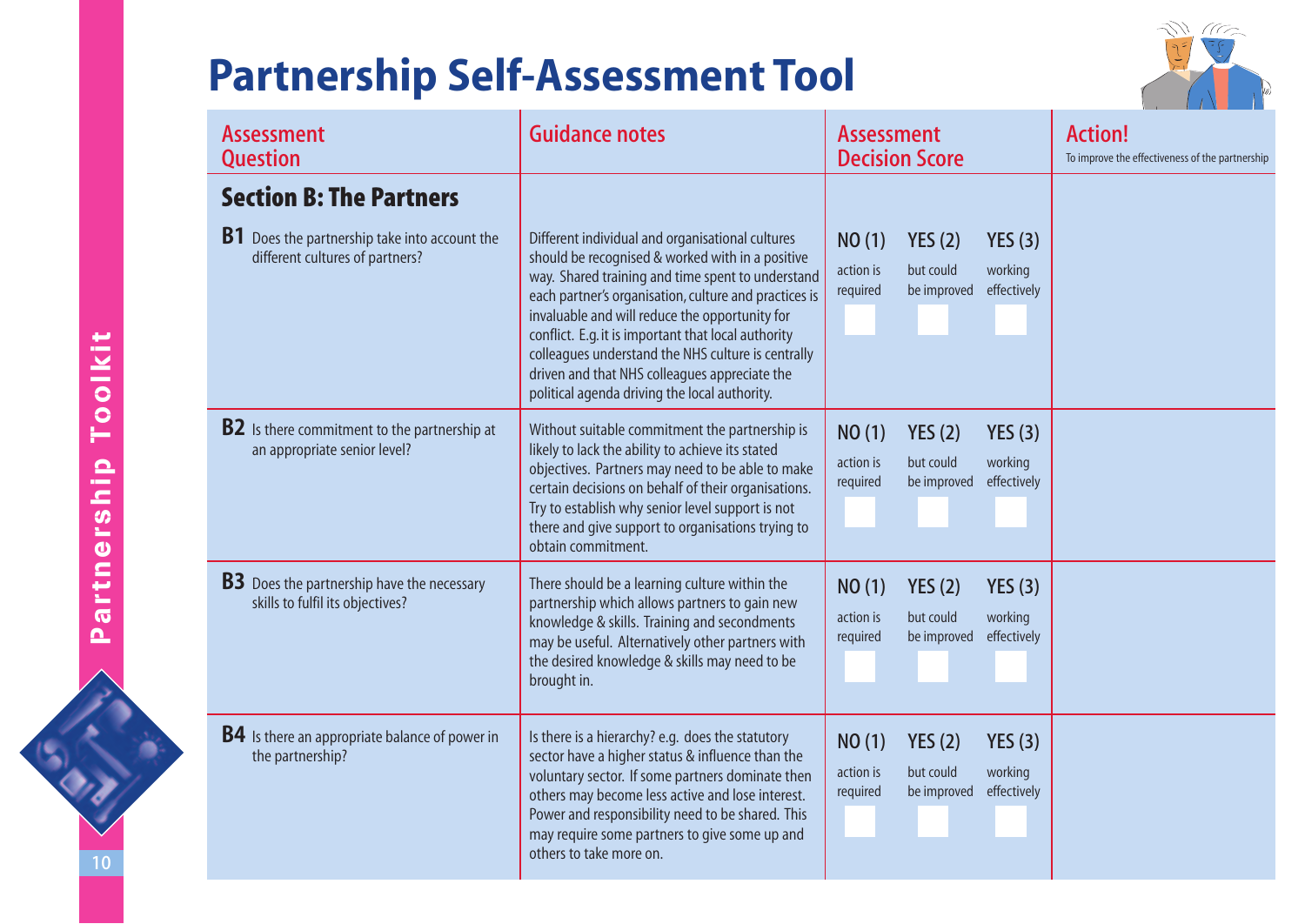

| <b>Assessment</b><br><b>Question</b>                                                                                 | <b>Guidance notes</b>                                                                                                                                                                                                                                                                                                     | <b>Assessment</b><br><b>Decision Score</b>                                                               | <b>Action!</b><br>To improve the effectiveness of the partnership |
|----------------------------------------------------------------------------------------------------------------------|---------------------------------------------------------------------------------------------------------------------------------------------------------------------------------------------------------------------------------------------------------------------------------------------------------------------------|----------------------------------------------------------------------------------------------------------|-------------------------------------------------------------------|
| <b>Section C: Communication</b><br>and Involvement                                                                   |                                                                                                                                                                                                                                                                                                                           |                                                                                                          |                                                                   |
| C1 Are the partnership meetings effective?                                                                           | Consider factors like:<br>Attendance levels.<br>Is the venue/room layout suitable?<br>Do all partners actively participate?<br>Do you need to set some ground rules about<br>the use of jargon, keeping to time etc?<br>Meetings may not always be appropriate,<br>workshops or less formal events could also<br>be used. | YES(3)<br>NO(1)<br>YES(2)<br>working<br>action is<br>but could<br>be improved<br>effectively<br>required |                                                                   |
| <b>C2</b> Is there good communication within the<br>partnership?                                                     | Documentation such as minutes could be in more<br>friendly formats e.g. key action points/newsletter.<br>Is enough use made of e mail?<br>How do partners communicate outside meetings?<br>There may be a reliance on informal networks<br>which exclude some partners.                                                   | NO(1)<br>YES(2)<br>YES(3)<br>action is<br>working<br>but could<br>be improved<br>effectively<br>required |                                                                   |
| <b>C3</b> Is information about the work and<br>achievements of the partnership<br>communicated to people outside it? | It is important that the partnership communicates<br>with key stakeholders. May be appropriate to hold<br>an annual stakeholder event, publish a newsletter,<br>or make information available on the web. Such<br>methods could be used to gain feedback to inform<br>the work of the partnership.                        | NO(1)<br>YES(2)<br>YES(3)<br>working<br>action is<br>but could<br>be improved<br>effectively<br>required |                                                                   |
| C4 Is there effective user, carer or public<br>involvement?                                                          | How much do they contribute? What support is in<br>place to ensure effective representation e.g. could<br>they have a "buddy" within the partnership.<br>(Please refer to the User and Carer Involvement)<br>Toolkit available from the Health Action Zone team<br>0113 305 9581)                                         | NO(1)<br>YES(2)<br>YES(3)<br>action is<br>working<br>but could<br>required<br>be improved<br>effectively |                                                                   |

11